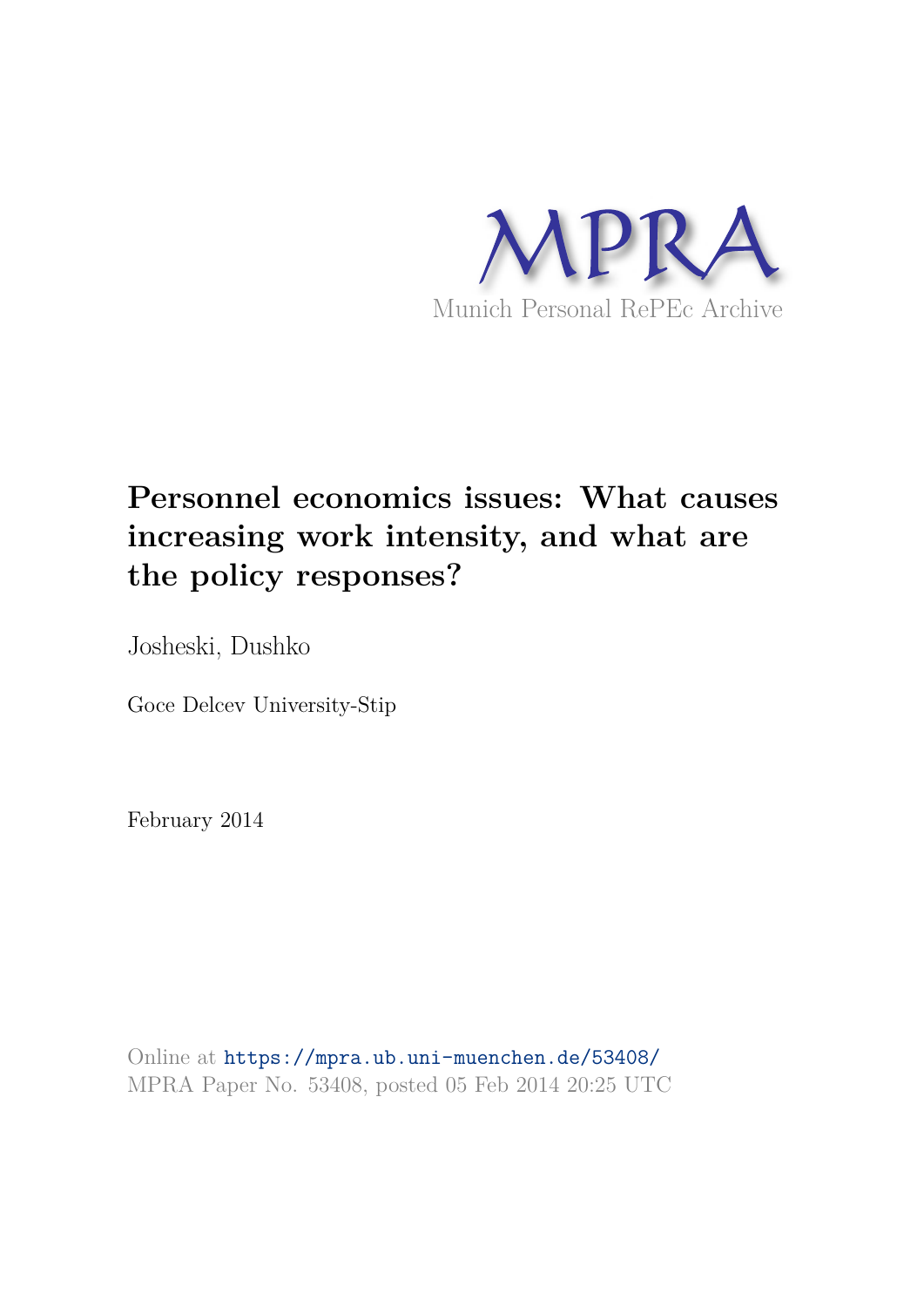## **Personnel economics issues: What causes increasing work intensity, and what are the policy responses?**

#### **Dushko Josheski**<sup>1</sup>

Researcher in the field of applied economics mainly, also covers topics from wide area of macroeconomics, international trade and econometrics.

University Goce Delcev-Stip

#### Abstract

In this paper the issue from personnel economics such as work intensity has been investigated. George Akerlof back in 1976 argued that the real life failed to correspond to the standard general equilibrium model set by Arrow-Debreu. In the real life information is neither complete nor it's costless. In real life workers tend to work in harsh conditions, and put more efforts in order to receive better wages, also they have incentives to educate themselves more, as better educated employees are more productive. More productive means that they work faster as the rat's race to the cheese and faster rats will get to the cheese first and get more cheese than slower rats. In reality workers do not want to share their output with slower workers. But it is because of bad norms that firms sets or taxes that government imposes that workers tend to work suboptimal i.e. work more than what is required in equilibrium, or work less than the equilibrium socially optimal required effort. The problem also arises when firms compare worker and pick "average" worker, nowadays in OECD (rich) countries club, workers tend to get paid more and get spurious data on increased productivity and the measure average effort to be biased, so wage function will then be biased  $w=w$  (e, t), wage is function of average effort and time needed to produce output.

Keywords: Rat race equilibrium, labour market regulation policies, job satisfaction, workers performance

JEL codes: M50, M51, M52

 $\overline{a}$ 

<sup>1</sup> Authors email: [dushkojosheski@gmail.com](mailto:dushkojosheski@gmail.com)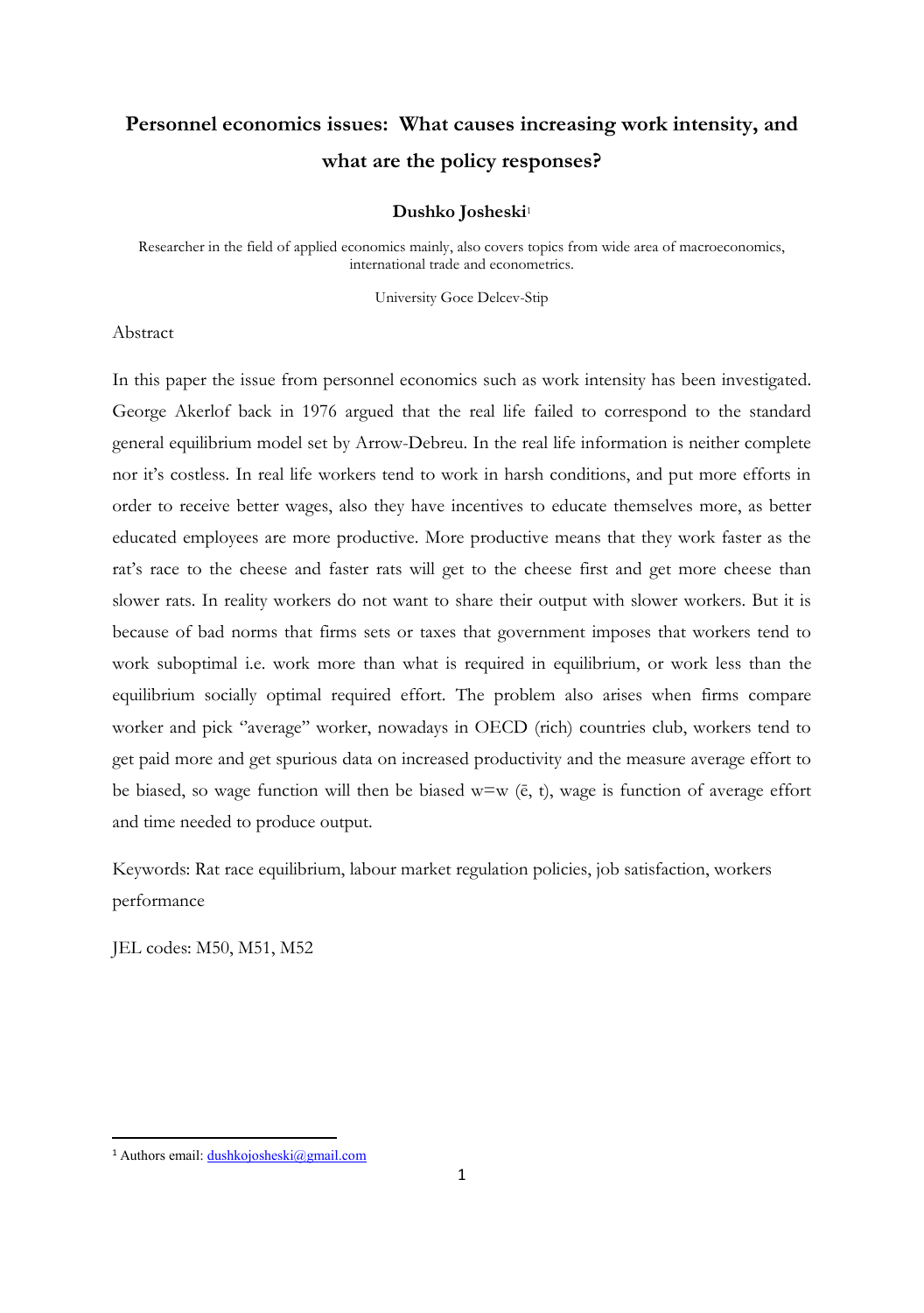### 1. **Outline of the alternative explanations for the apparent increase in intensity of work examined by Green (2004).And examination of the degree of empirical support for six hypotheses.**

Green argues that one important explanation for intensification of work lays in *technological changes* of recent decades like "just in time" (JIT) production methods and total quality management (TQM), which reduce monitoring cost and which are *effort biased* that is to say; they have increased the marginal productivity of change. Second aspect of JIT and TQM production methods is that closer matching between available labour with required workflow has its consequence to make better productive use of workers as long they supply high effort, while the productivity of low effort workers remained the same or raised much less. *High-commitment Human Resource Policies* .*Human Resource Management and work effort* .

These techniques aimed at increased commitment by employees, which is manifested in increased levels of effort. *Effort incentives* By offering appropriate rewards (performance related pay, bonuses, effort related promotion), employers can induce employees to supply higher levels of effort. *Declining Union Power and Raising Job Insecurity* which says firms found themselves to reduce costs and raise quality when union power is lower; also work intensification is adjunct of a job loss brought by declining benefit/wage ratio and *Sectorial differences* manifested in declining public to private sector workers average pay.

From the preceding discussion Greene proposes following six hypotheses that work is more likely to have been intensified at workplaces : **1**.that experienced technical and organizational changes **2**.that have introduced multiskilling and improved task flexibility.**3**.that have initiated human resources management techniques designed to endanger greater worker involvement.**4**.that have increased their usage of effort incentives.**5**.wher the power unions have decrease **6**.where there is rising job insecurit*y.* To test this hypothesis Green used data from cross-sectional Workplace Employee Relations Survey (1998). He specifies model<sup>2</sup> where dependent variable change in effort is regressed on the variables change in: technology, flexibility, high involvement policies, effort incentives, union power and insecurity. In Table 4 <sup>3</sup> Column (1) shows that technical innovations and changes in work organization have positive and significant effect on work intensification in small establishments and large establishments in service sector, consistent with [**hypothesis 1**], also Column (2) shows strong link between

 $\overline{a}$ 

 $2 \Delta E = \alpha \Delta TECH + \beta \Delta FLEX + \gamma \Delta HIGHINV + \delta \Delta INCENTIVES + \epsilon UNIONDOWN + \phi \Delta INSECURITY + u$ 3 See Appendix 1 (Table 4 & 6)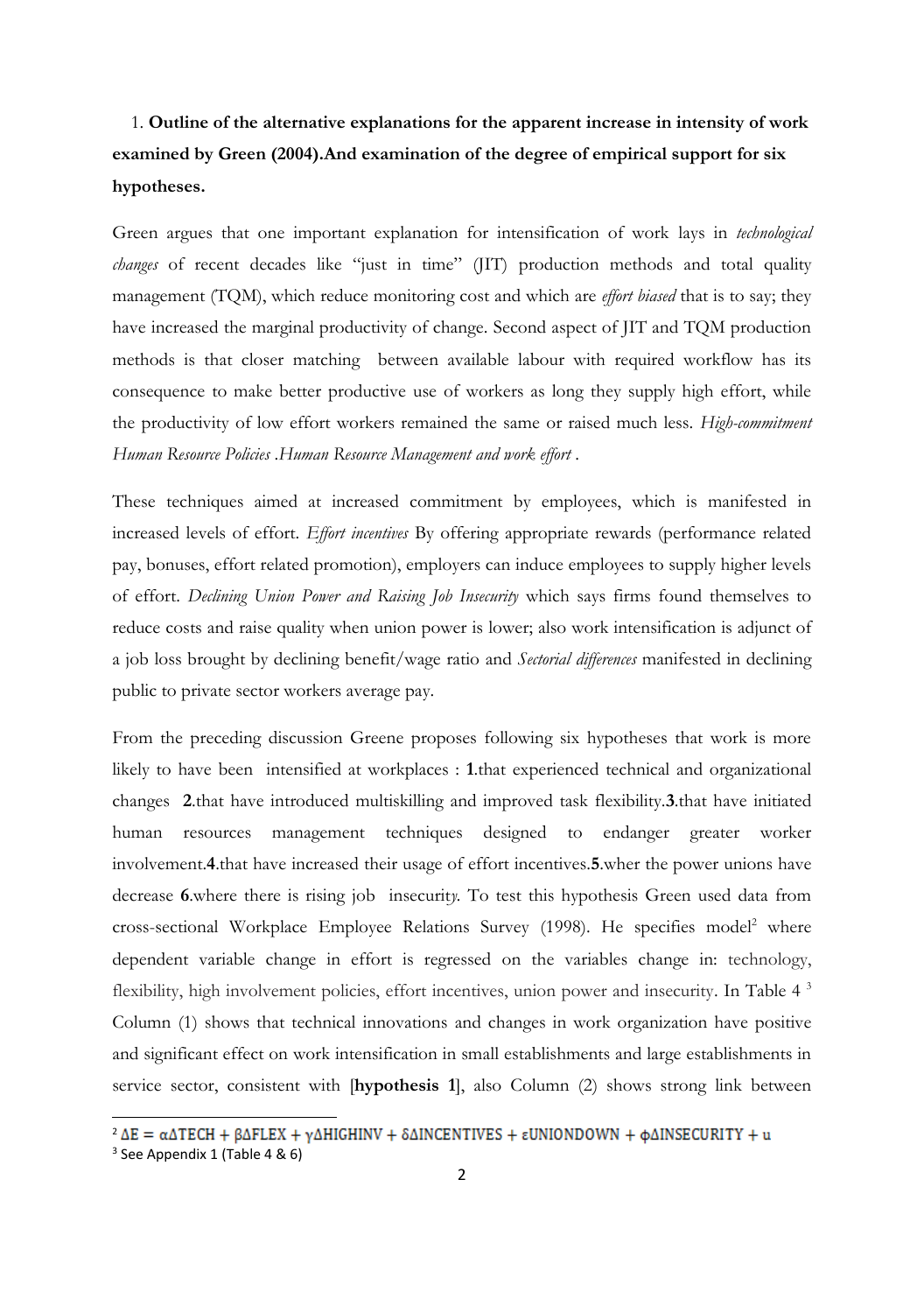increases in task flexibility and work intensification consistent with [**hypothesis 2**] but reduces the significance of the coefficients.

 While the role of changes in work organization, is evident in small establishments especially in production sector .The introduction of high-commitment (involvement initiatives and performance related pay) policies have positive and significant effect in small service enterprises, and performance related is indeed significant factor in large production establishments consistent with[**hypotheses 3&4**]. Finding shows that there are different factors that determine effort in small and large establishments. The decline in use of collective bargaining has expected positive association with work intensification consistent with [**hypotheses 5**]. Still, the impact is not all that well defined because variable is specified too general.

Use of Fix-term workers and part time workers is not associated with effort increase, while use of temporary workers and contractors show has an association with effort increase in larger and in small production establishments, but not in small service sector establishments. This provides weak support for a link between insecurity and hard work consistent with [**Hypotheses 6**].Work intensification is higher in public and in service sector than in private sector. From **Table 6** (according to 33.5% managers and 26.3%workplace representatives) introduction of new technology is the main factor of effort change, followed by changes in work organization which are two most important set of factors that can be identified as having raised work intensity.

### 2. **Why does Clark (2005) suggest that the recent rise in real wages and lower working hours in most OECD countries may provide a false image of overall labour market performance and job quality?**

Clark (2005) suggests that concentration on rise in real wages and lower working hours can give biased picture of how jobs are perceived by the workers. Overall job satisfaction can be usefully thought as a weighted sum of Job Outcomes. The weights are Job Values, which refer to how much workers care about the different job outcomes. Survey data (International Social Survey Programme-ISSP) in table 2<sup>4</sup> showed that workers (Men& Women), rate Job security and Job interest as most important job values. Table 3 shows security as most preferable outcome. Clark (2005) uses two sets of data: ISSP multy-country and repeated cross-section and British Household Panel Survey (BHPS) ; single –country panel.

l

<sup>4</sup> See Appendix 2 Tables (2,3,4,5,6)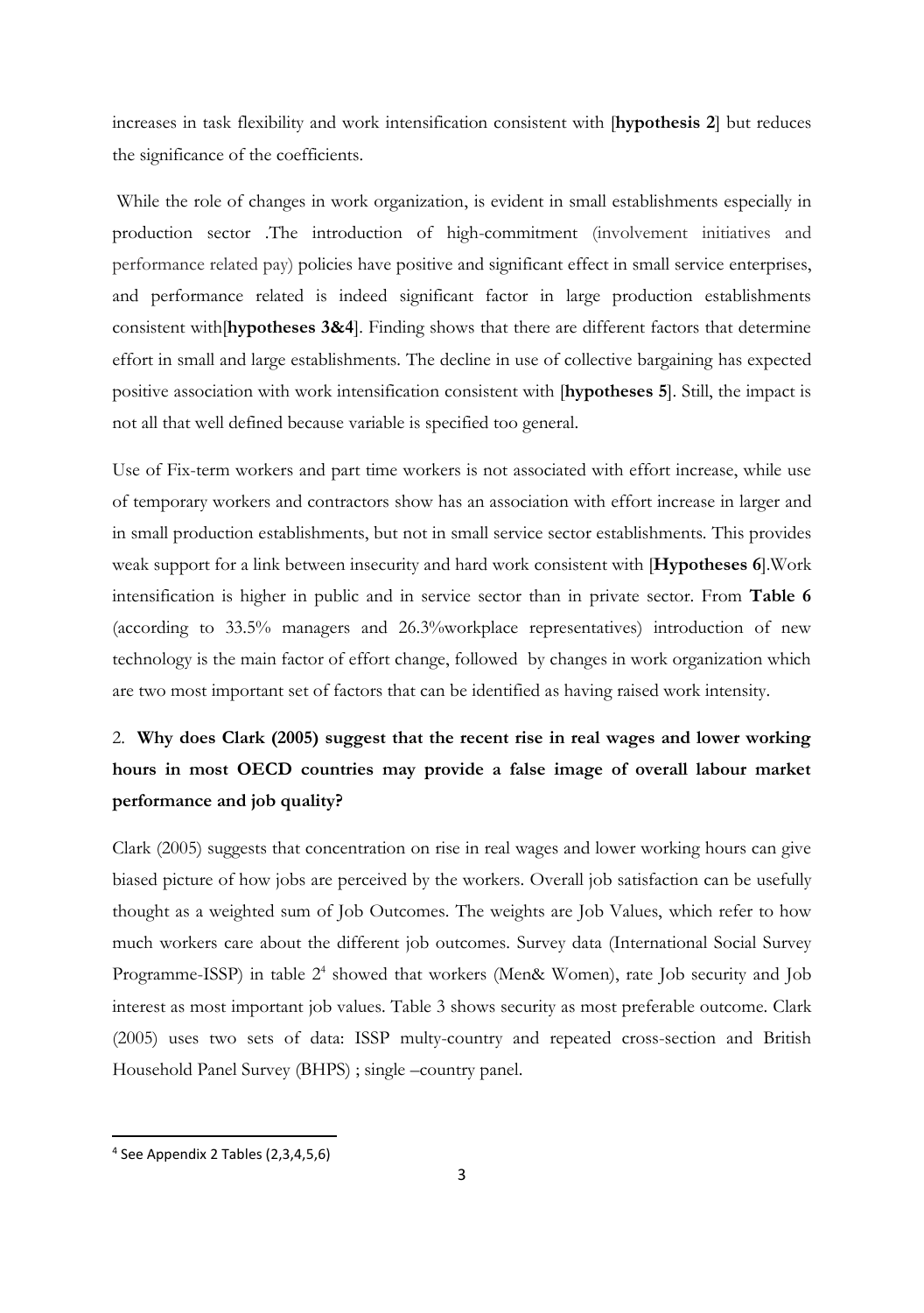In **Table 4(ISSP)**, is designed to find out whether overall job satisfaction is higher in 1997 than it was in 1989.In the equation are included set of structural variables such as sex, age, and education. In addition there are country dummies and dummy variable for 1997. Also, wage data are not available for Netherlands in 1997; hours are not available for Hungary in 1989. Therefore there are two specifications: one with and one without wages and hours. The results in column 1 show that coefficient on "1997" variable is negative ,but insignificant, in this column hours and income are not controlled for. This coefficient on 1997 variable is negative and significant in column 2; an employee with same hours and real wage is less satisfied in 1997 than in 1989.In **Table 5** takes various measures of job outcome such as: high income, hours preferences, advancement opportunities, secure job, hard work, good job content, good relations at work again there are used two specifications. In row 1 are reproduce the estimated coefficients on the 1997 year dummy form **Table 4**, hours preference variable is ordered, higher values indicate relative desire for greater hours of work. These findings are similar to base regression, and show that in seven OECD countries, there is little evidence of rise in job quality. Equality feeling of job security fell between 1989 and 1997 and there is no significant change in job content. In this regression a number of measures of job quality have trended downwards.

In **Table 6(BHPS)** first column shows results from ordered probit estimation of pooled data(as if each observation comes from a different individual) and second column panel data(same individuals are interviewed every year),the estimated coefficients on wave dummies are all negative and jointly significant suggesting overall decline in job satisfaction,1992 is a base year. Results in regressions that are done for other job outcomes and the results are more lees the same in the regressions that do not control for hours. There is negative correlation between job satisfaction and firm size, and job satisfaction minimizes at about 40 in pooled regression.

### 3. **What is meant by the term rat race equilibrium in Lander et al.? What are the characteristics of large law firms that favour such equilibrium?**

"Rat race" equilibrium is a suboptimum situation in which employees work inefficiently long hours. Given that firms use willingness to work long hours, as an indicator for hiring or promoting employees, issues on adverse selection and asymmetric information may appear in determination of work hours. Employees desiring short hours will have an incentive to camouflage themselves as long hour-worker accepting to work longer they prefer. Firms will respond by establishing work norms with hours long enough to discourage a shot-hour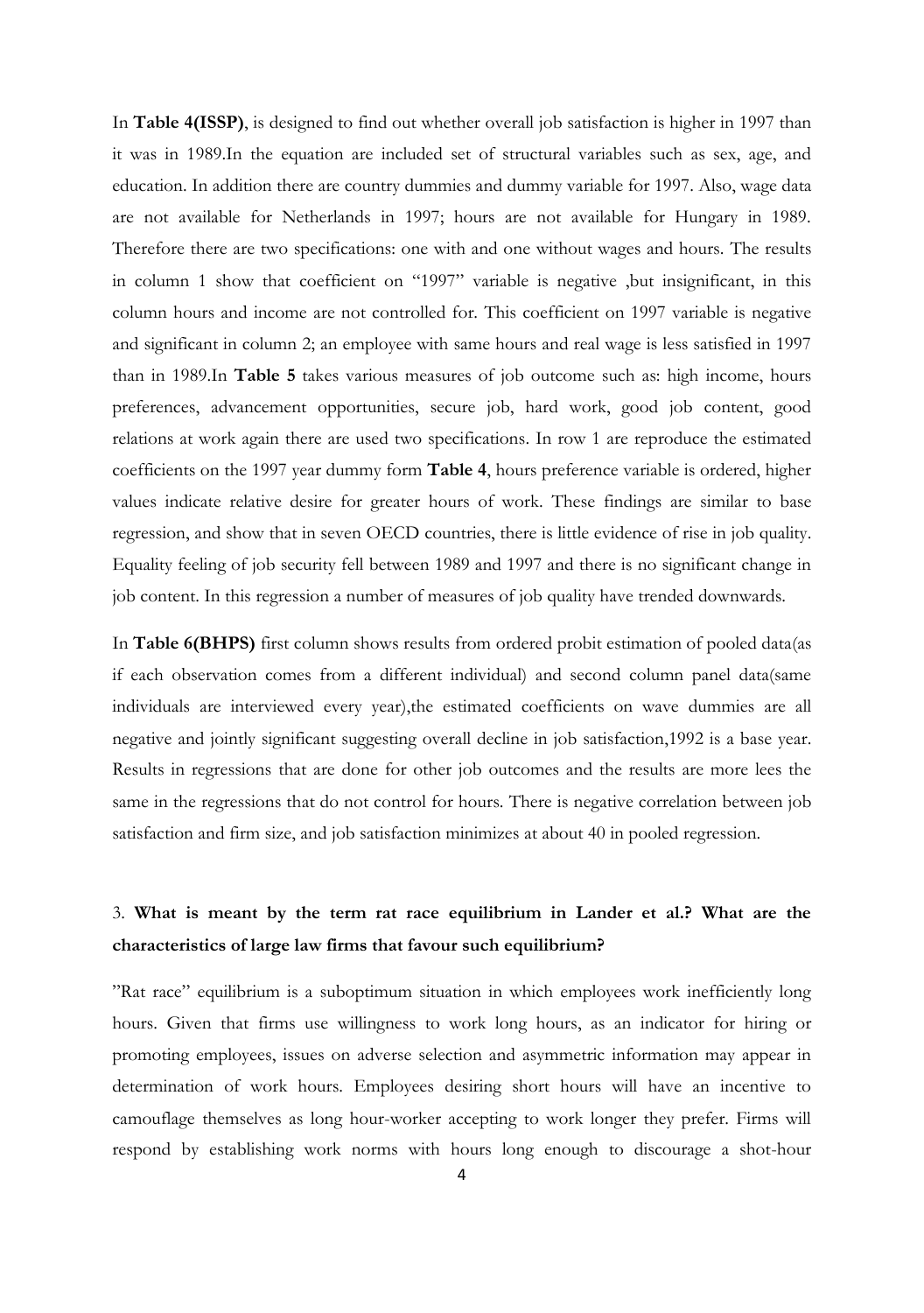employee from pretending to be long-run employee. The result is that employees will work inefficiently long hours; opposite of full information equilibrium situation (Stiglitz 1976); when no actor has incentive to alter his behaviour. Now they will work more hours then utility maximizing number of hours conditional on their wage. Large law firm have simple internal structure i.e. associates and partners.

Promotion decision allows associates to purchase an equity stake in the enterprise. Second and more important feature is that there is always some degree of revenue sharing among partners. Income sharing characteristics of partnerships creates strong incentives to screen potential partners for their propensity to work hard. Rat race equilibrium is expected in any group where group members benefit from the productivity of other group members, the output of the group can be significantly influenced by the work effort of individual members and where the members of group can establish norms. In Table  $2^5$  nearly  $2/3$  (65.41%) of the associates indicated they would prefer *reducing* work hours and keeping income unchanged over the coming year. Only 25,56% of respondents wanted to keep hours unchanged and enjoy 5% raise in income.

The statistics in Table 2 is not consistent with the conventional labour supply model when a large fraction of associate lawyers are on the backward bending portion of their labour supply curves. However, in the model labour supply elasticity is 10 times larger than reported in the literature. Second, backward bending labour supply curve suggests that associates should cut back their hours as wage rise. In the surveyed firms salaries increase by 7% per year, but there is no evidence of reduction o billable and non-billable hours among the senior associates. Third, backward bending supply curve suggests associates who want to reduce their hours have, on average, higher income than associates who want to keep their current hours. The data suggests that average income for these two groups is virtually identical. In Panel A(Preferences when others increase hours by 5%) in Table 7 we observed that significant number of respondents wanted to increase the desired level of work hours if others were doing the same.

 Indeed the hypothesis that the distribution of original hour's preferences was identical with the distribution of preferences when other associates increase work hours is strongly rejected. In Panel B (Preferences when others reduce hours by 5%).The associates who like their current hours and the desirability of these hours only increased as others reduce hours. And only small

l

<sup>5</sup> See Appendix 3 Tables 2&7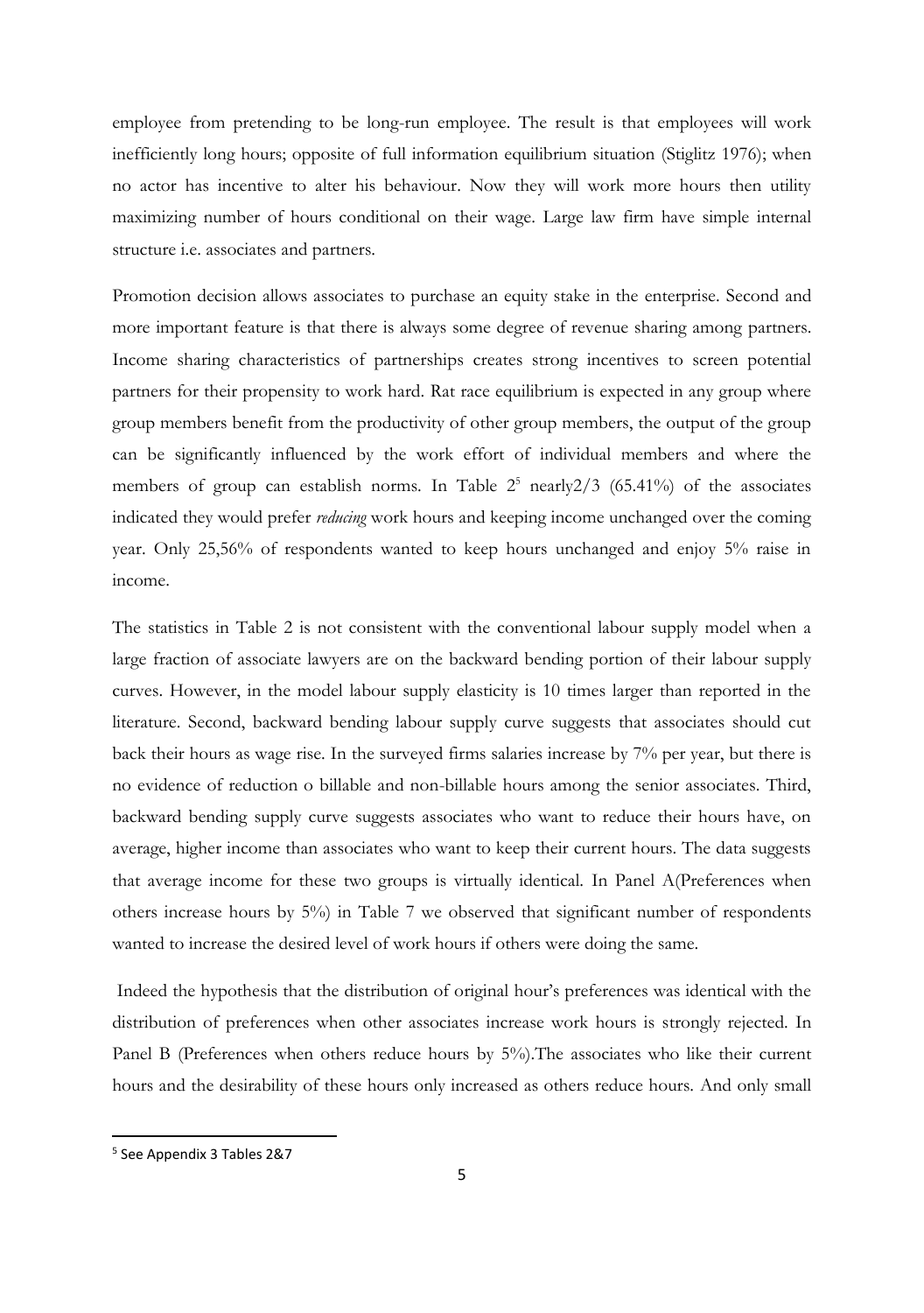portion of associates changed their choice. This is consistent with the explanation that associates want to work long hours (Rat race equilibrium hypothesis). Alternatively the explanation might be in the coordination problem; i.e. .when associates are working face- to- face 5% increase in working hours would require other group members to increase hours 5%.Which is not possible because the type of activity consist of solitary library work on legal research in writing and this does not require face-to-face contact.

### 4. **Summary and answer to a question: Can, and should, labour market regulation or other policies address this issue?**

Technical innovations and new forms of organization have been associated with greater managerial control over the labour process which can bring higher effort levels and are *effort biased* i.e. productivity is more dependent upon the effort level. Second explanation of work intensification is the use of high commitment policies, and decline in collective bargaining which is found to raise effort.

 Job values Clark (2005) shows that are stable, so they are unlikely to explain movements in overall job satisfaction. Overall measures of job outcomes are either flat or falling, despite favourable movements in hours, wages, and job security. Third, there is no evidence of increasing inequality in some measures of job outcomes, as revealed by index of ordinal variation. Also there is no further erosion in job satisfaction gap between union members and non-members in Great Britain, except job security on the union member's side. Satisfaction with work itself has moved sharply downwards Good jobs are being replaced by the bad jobs due to changes in job content.

Another suboptimal solution is "Rat Race" equilibrium when employees work inefficiently long hour's conditional on their wages. Since the overall effect will have detrimental effect upon welfare society labour market regulatory policy should address these issues. Overworking can be restricted by setting maximum hours. The inefficient mix of job outcomes should be changed by increasing the efficacy of Job security and Job Interest, which are valued higher by workers.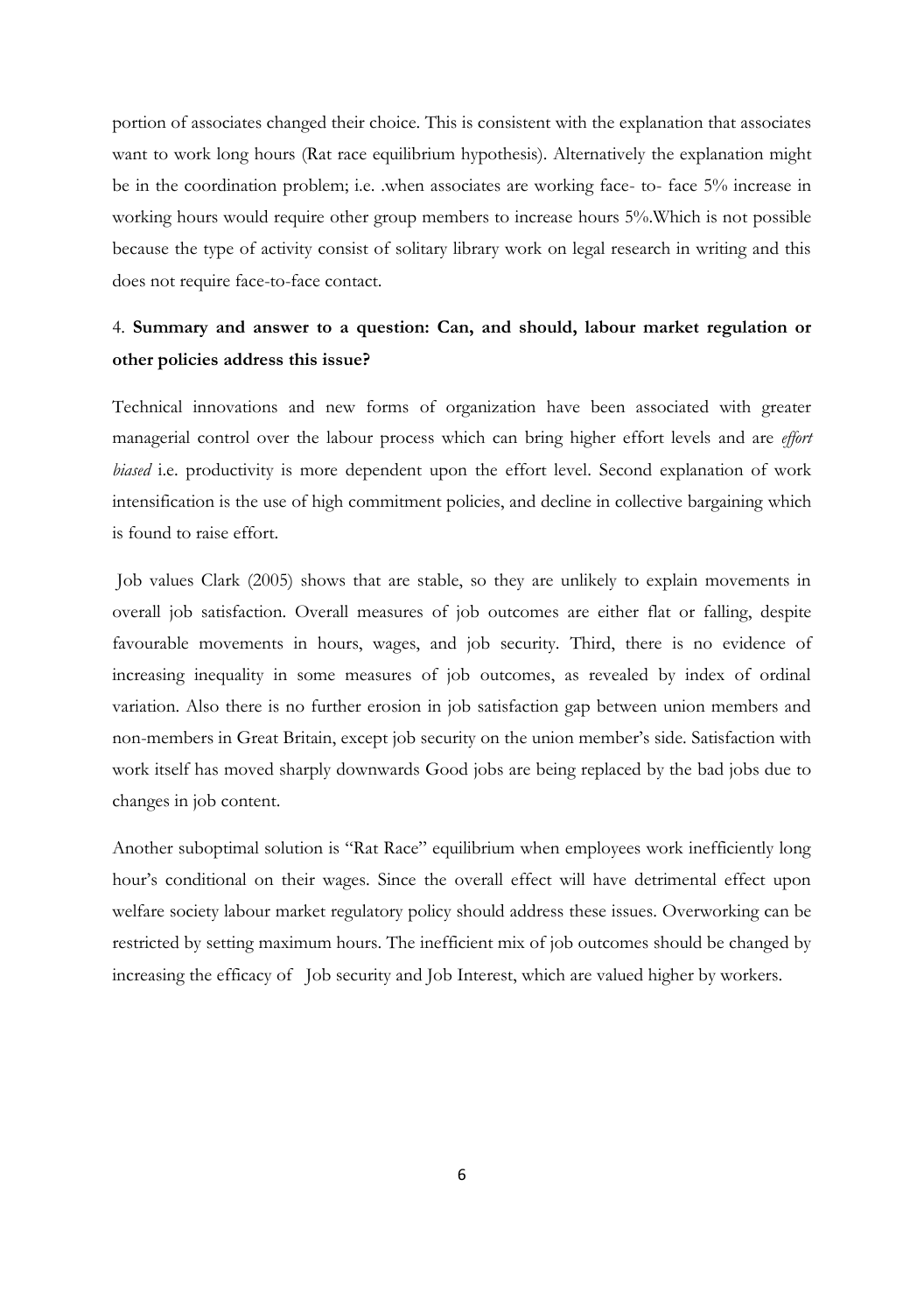## **Appendices**

**Appendix 1** Table 4

|                                           | (1)Small              | (2)Small               | (3)Large               | (4)Large               | (5)Production<br>small | (6)Productio<br>n large | (7)Service<br>small   | (8)Service<br>large   |
|-------------------------------------------|-----------------------|------------------------|------------------------|------------------------|------------------------|-------------------------|-----------------------|-----------------------|
| Technologica<br>I change                  |                       |                        |                        |                        |                        |                         |                       |                       |
| Technical<br>innovation                   | $0.158*$<br>(0.086)   | 0.113<br>(0.085)       | $0.312***$<br>(0.086)  | $0.272***$<br>(0.087)  | 0.319<br>(0.226)       | $0.312*$<br>(0.180)     | 0.146<br>(0.092)      | $0.311***$<br>(0.098) |
| New work<br>organization                  | $0.289***$<br>(0.088) | $0.199***$<br>(0.094)  | 0.101<br>(0.097)       | 0.053<br>(0.100)       | $0.477*$<br>(0.245)    | 0.012<br>(0.218)        | $0.258***$<br>(0.097) | 0.143<br>(0.106)      |
| Greater task<br>flexibilty                |                       | $0.494***$<br>(0.087)  |                        | $0.401***$<br>(0.090)  |                        |                         |                       |                       |
| High<br>commitment                        |                       |                        |                        |                        |                        |                         |                       |                       |
| Involvement                               | $0.289***$<br>(0.088) | $0.275***$<br>(0.089)  | 0.018<br>(0.080)       | 0.005<br>(0.081)       | 0.321<br>(0.217)       | 0.118<br>(0.167)        | $0.291***$<br>(0.095) | $-0.031$<br>(0.092)   |
| More use of<br>performance<br>related pay | $0.267***$<br>(0.090) | $0.196**$<br>(0.090)   | $0.150*$<br>(0.080)    | 0.118<br>(0.080)       | $0.620***$<br>(0.204)  | 0.041<br>(0.152)        | $0.228***$<br>(0.101) | $0.171*$<br>(0.094)   |
| Workforce<br>structures                   |                       |                        |                        |                        |                        |                         |                       |                       |
| Less<br>bargaining                        | $0.247*$<br>(0.146)   | 0.222<br>(0.148)       | $0.211*$<br>(0.114)    | $0.194*$<br>(0.113)    | 0.190<br>(0.314)       | 0.266<br>(0.220)        | 0.272<br>(0.173)      | 0.195<br>(0.134)      |
| Increases in<br>use of                    |                       |                        |                        |                        |                        |                         |                       |                       |
| Fix-term<br>workers                       | $-0.037$<br>(0.109)   | $-0.011$<br>(0.108)    | 0.023<br>(0.089)       | 0.024<br>(0.089)       | 0.063<br>(0.267)       | $-0.069$<br>(0.182)     | $-0.059$<br>(0.116)   | 0.078<br>(0.101)      |
| Temporary<br>workers                      | $0.198*$<br>(0.116)   | $0.195*$<br>(0.117)    | $0.189**$<br>(0.088)   | $0.196**$<br>(0.089)   | $-0.205$<br>(0.263)    | $0.270*$<br>(0.163)     | $0.278**$<br>(0.134)  | 0.162<br>(0.104)      |
| Contractors                               | $-0.008$<br>(0.093)   | $-0.039$<br>(0.094)    | $0.321***$<br>(0.085)  | $0.309***$<br>(0.086)  | $0.555*$<br>(0.284)    | $0.312**$<br>(0.156)    | $-0.068$<br>(0.097)   | $0.313***$<br>(0.101) |
| Part time<br>workers                      | 0.062<br>(0.085)      | 0.022<br>(0.085)       | 0.093<br>(0.079)       | 0.101<br>(0.079)       | 0.033<br>(0.243)       | 0.045<br>(0.168)        | 0.103<br>(0.091)      | 0.105<br>(0.088)      |
| Other<br>Privatized<br>firm               | 0.679<br>(0.615)      | 0.809<br>(0.545)       | $0.971*$<br>(0.522)    | $0.989**$<br>(0.502)   |                        |                         |                       |                       |
| Public sector                             | $0.389***$<br>(0.099) | $0.421***$<br>(0.101)  | $0.285***$<br>(0.089)  | $0.303***$<br>(0.089)  | 0.451<br>(1.035)       | 0.212<br>(0.465)        | $0.369***$<br>(0.097) | $0.259***$<br>(0.091) |
| Production<br>sector                      | $-0.228**$<br>(0.102) | $-0.300***$<br>(0.102) | $-0.247***$<br>(0.092) | $-0.288***$<br>(0.092) |                        |                         |                       |                       |
| N                                         | 857                   | 856                    | 951                    | 951                    | 127                    | 240                     | 742                   | 726                   |
| Pseudo-R-<br>squared                      | 0.059                 | 0.076                  | 0.049                  | 0.059                  | 0.131                  | 0.035                   | 0.05                  | 0.043                 |
| Wald chi-                                 |                       | 143.62                 | 93.85                  | 123.73                 | 31.6                   | 18.7                    |                       |                       |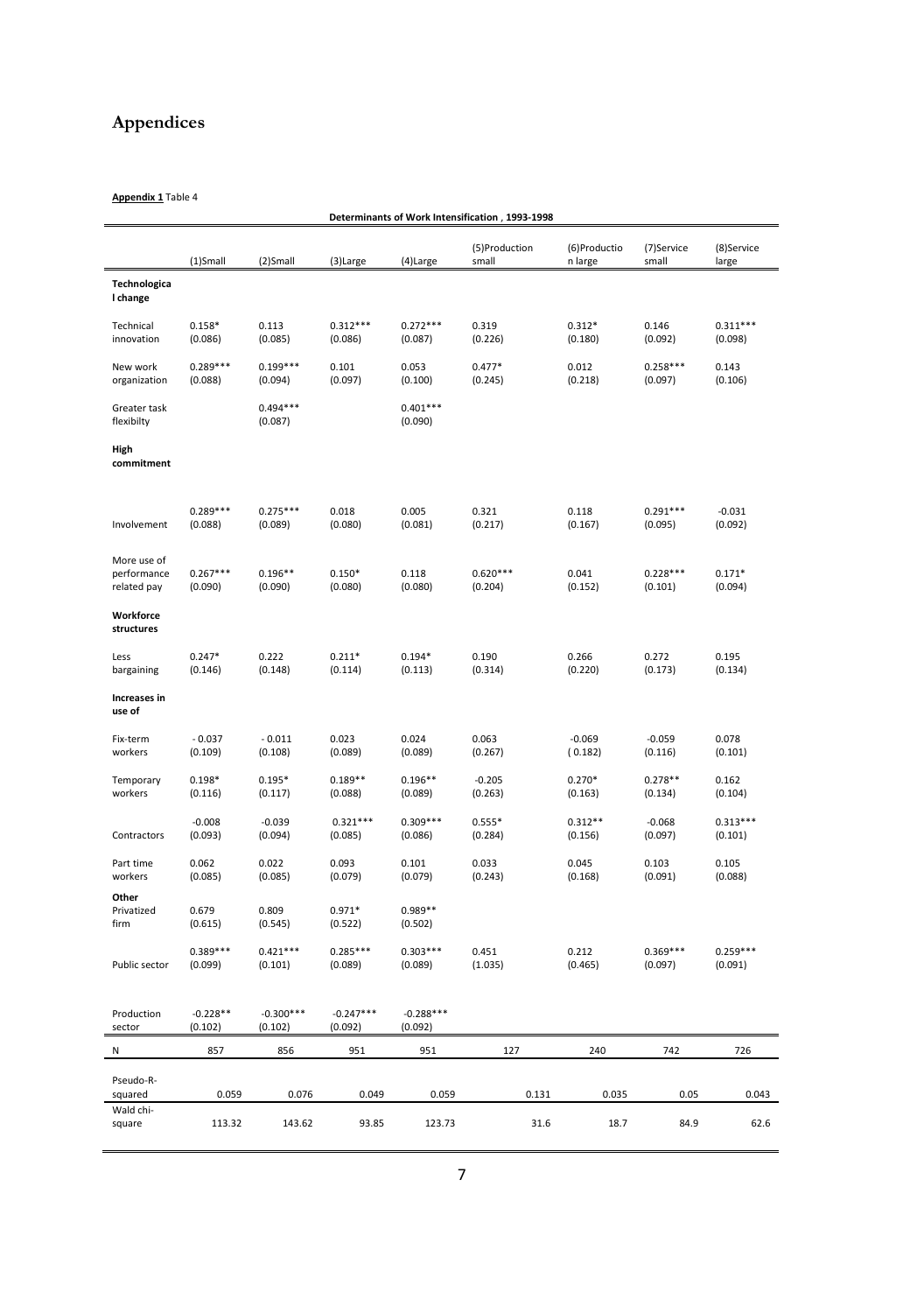| Changes in:                                         | According to<br>managers(Percent of<br>Establishments) | According to Workplace<br>Representatives (Percent of<br>Establishments) |
|-----------------------------------------------------|--------------------------------------------------------|--------------------------------------------------------------------------|
| Payment system                                      | 4.5                                                    | 5.4                                                                      |
| New technology                                      | 33.5                                                   | 26.3                                                                     |
| Working time<br>arrangements                        | 7.8                                                    | 17.2                                                                     |
| Organization of work                                | 18.6                                                   | 23.6                                                                     |
| Work techniques and<br>procedures                   | 14.2                                                   | 18.5                                                                     |
| Introduction of initiatives<br>to involve employees | 11.2                                                   | 4.1                                                                      |
| Introduction of new<br>product or service           | 10.3                                                   | 4.8                                                                      |

**Table 6 Changes with greatest impact on Employees: Respondent's Opinions** 

#### **Appendix 2 Table 2 Job Values**

| ISSP 1989-1997 |                                                |              |      |      |  |  |
|----------------|------------------------------------------------|--------------|------|------|--|--|
|                | Job values: Percentage Saying "Very Important" |              |      |      |  |  |
|                |                                                | Men<br>Women |      |      |  |  |
|                | 1989                                           | 1997         | 1989 | 1997 |  |  |
| High           | 19.6                                           | 18.2         | 23.6 | 21   |  |  |
| Income         |                                                |              |      |      |  |  |
| Flexible       |                                                |              |      |      |  |  |
| working        | 20.3                                           | 20.2         | 14.6 | 15.5 |  |  |
| hours          |                                                |              |      |      |  |  |
| Good           |                                                |              |      |      |  |  |
| opportunitie   | 23.0                                           | 20.2         | 24.3 | 20.1 |  |  |
| s for work     |                                                |              |      |      |  |  |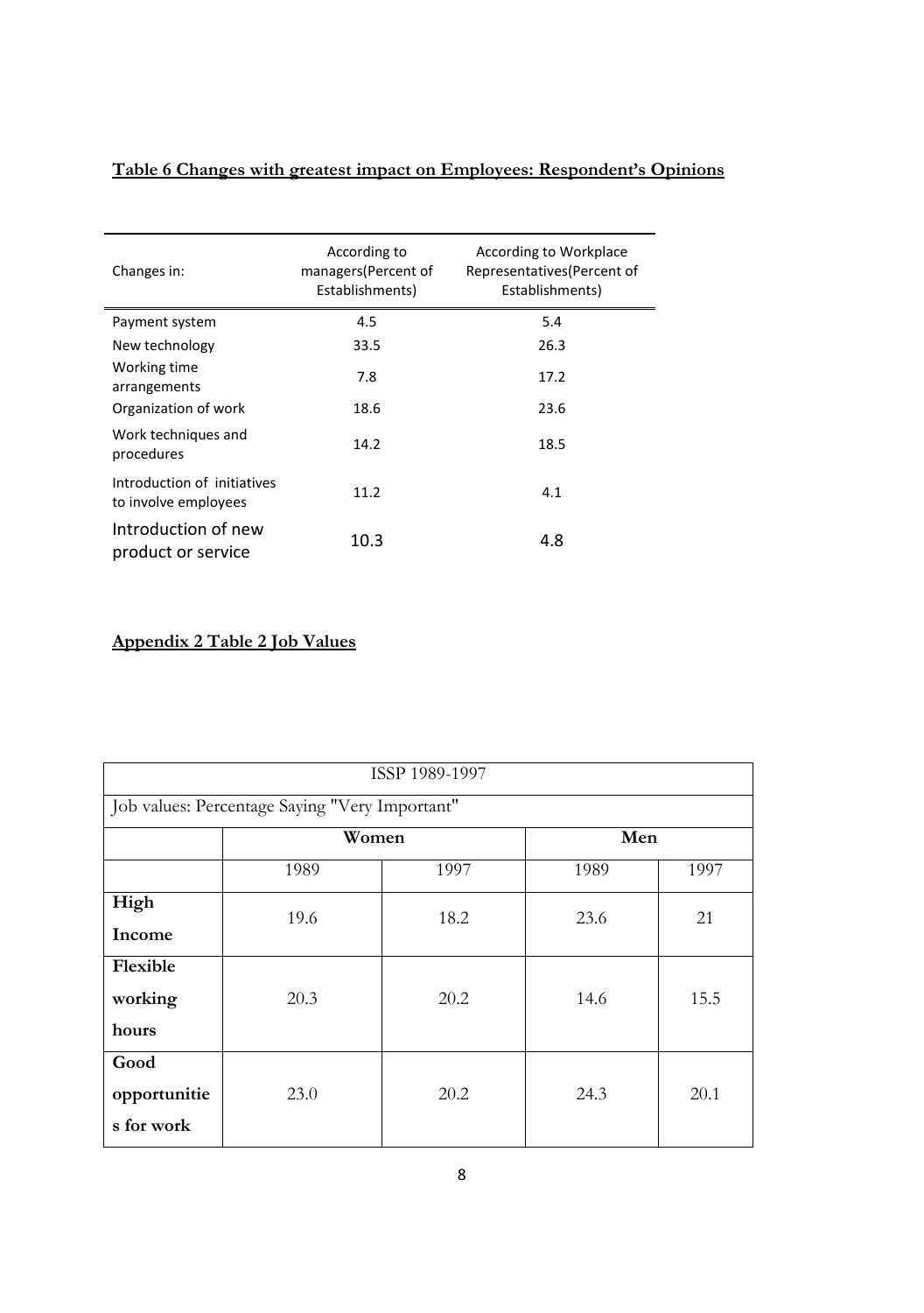| advancemen     |      |      |      |      |
|----------------|------|------|------|------|
| t              |      |      |      |      |
| Job security   | 58.7 | 57.7 | 55.5 | 55.4 |
| Interestng job | 47.9 | 47.8 | 45.3 | 46.9 |
| Allows to      |      |      |      |      |
| wrok           |      |      |      |      |
| independently  | 29.1 | 31.3 | 33.4 | 33.4 |
| Allows to      |      |      |      |      |
| help other     |      |      |      |      |
| people         | 23.4 | 25.3 | 16.5 | 16.8 |
| Useful to      |      |      |      |      |
| society        | 25.5 | 23.9 | 21.8 | 16.8 |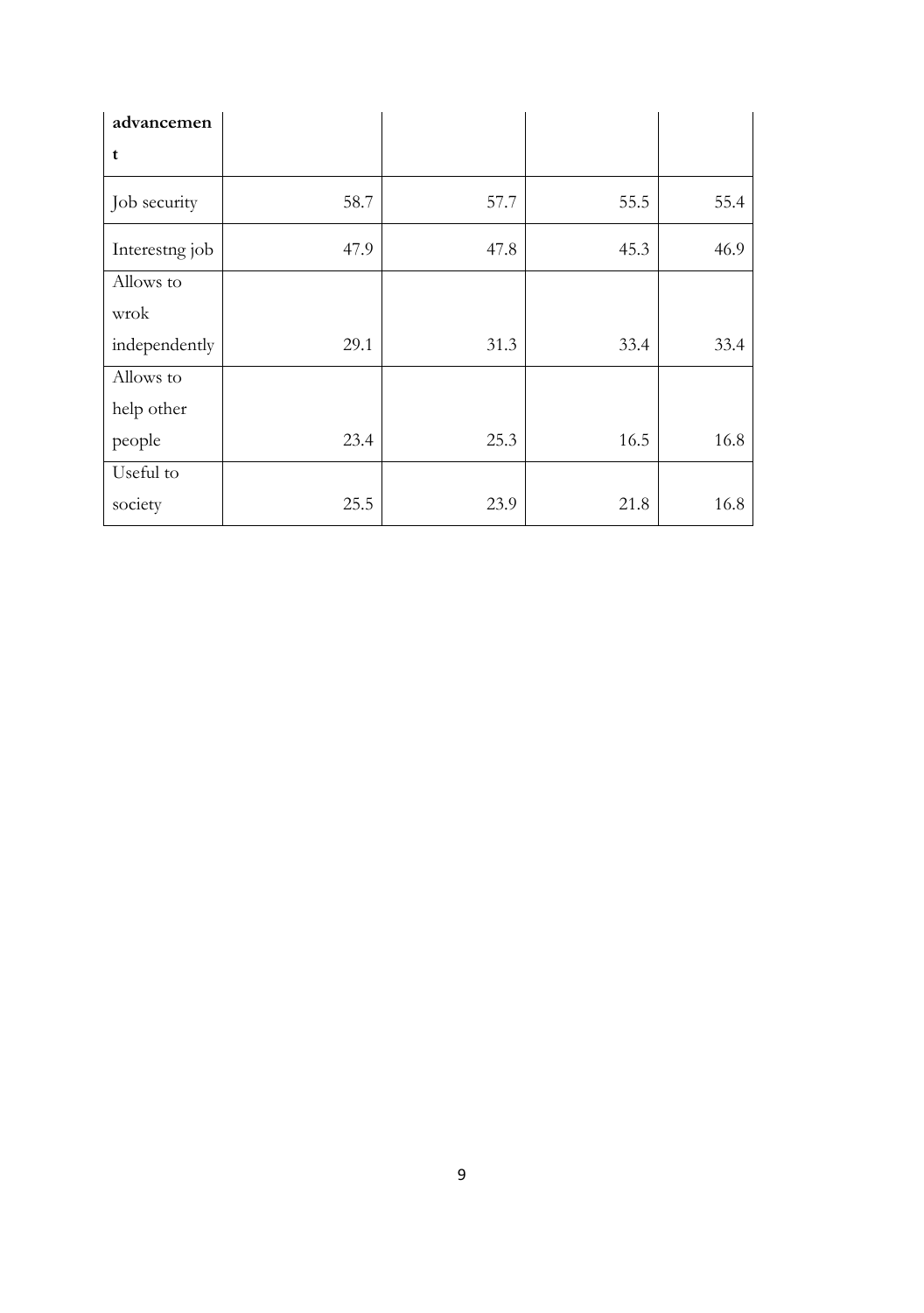| <b>BHPS 1991-1999</b> |                                                                 |      |      |      |  |
|-----------------------|-----------------------------------------------------------------|------|------|------|--|
|                       | Job values: Percentage Saying CHARACTERISTICS IS MOST IMPORTANT |      |      |      |  |
|                       | Women                                                           |      | Men  |      |  |
|                       | 1991                                                            | 1999 | 1991 | 1999 |  |
| Promotion             |                                                                 |      |      |      |  |
| prospects             | 2.1                                                             | 2.4  | 3.6  | 3.3  |  |
| Total Pay             | 13.6                                                            | 19.1 | 19.1 | 25.7 |  |
| Good relations        |                                                                 |      |      |      |  |
| with manager          | 10.8                                                            | 11.3 | 4.8  | 5.1  |  |
| Job security          | 24                                                              | 17.9 | 35.6 | 31.1 |  |
| Using initiative      | 7.5                                                             | 9.9  | 9.3  | 10.1 |  |
| Actual work           | 34.4                                                            | 31.4 | 24.1 | 33.4 |  |
| Hours worked          | 6                                                               | 6.3  | 1.2  | 1.2  |  |
| Something else        | 1.6                                                             | 1.6  | 2.5  | 1.6  |  |

#### **Table 2 British Household Panel Survey**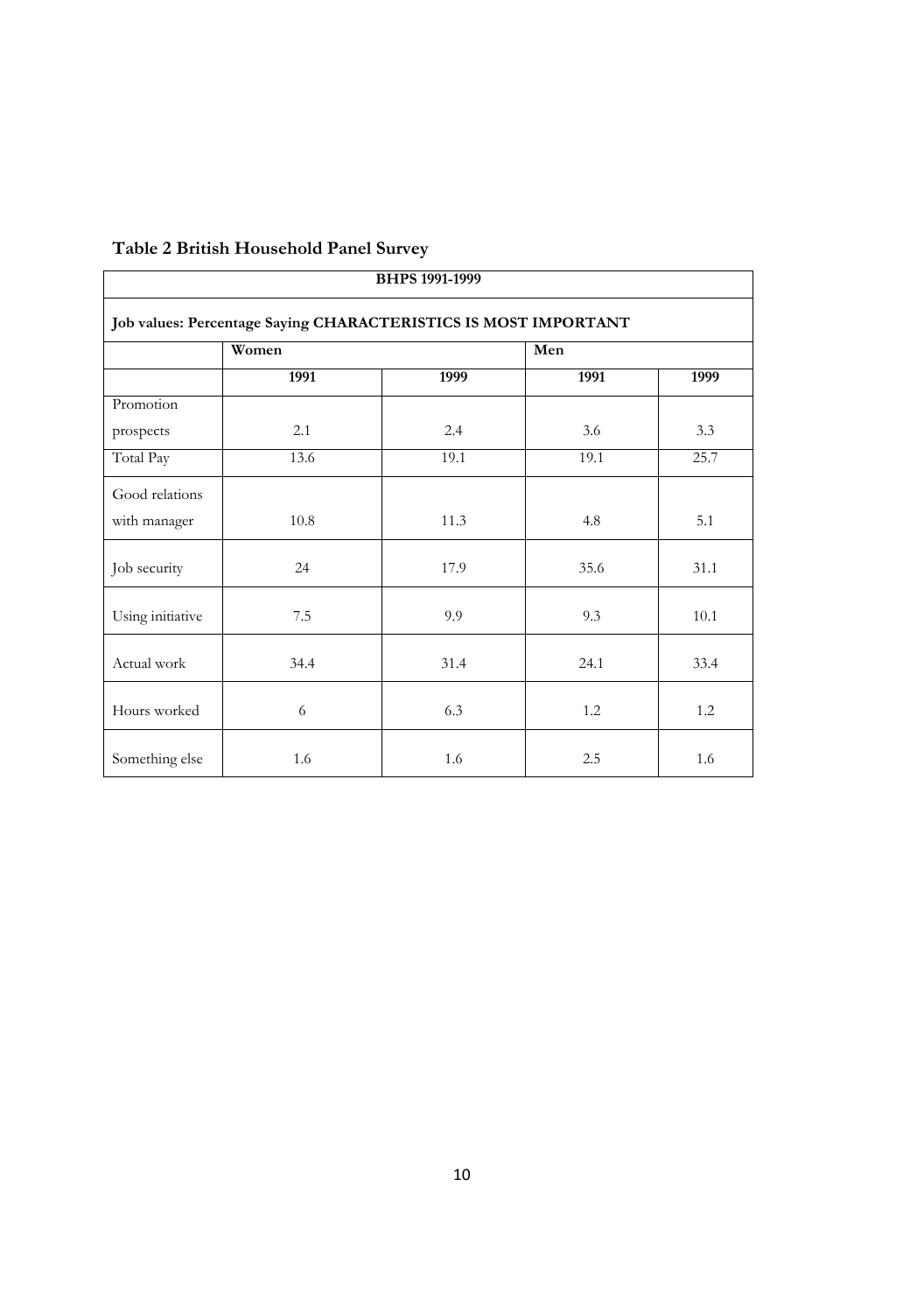#### **Table3.Job Outcomes**

| ISSP 1989-1997                                     |      |       |                                                                 |      |  |
|----------------------------------------------------|------|-------|-----------------------------------------------------------------|------|--|
|                                                    |      |       | Job Outcomes : Percentage Reporting characteristics in Question |      |  |
|                                                    |      | Women | Men                                                             |      |  |
|                                                    | 1989 | 1997  | 1989                                                            | 1997 |  |
| Income is high                                     | 15.8 | 16.7  | 25.6                                                            | 25.3 |  |
| Prefer to spend less<br>time in their job          | 33.7 | 40.3  | 36.2                                                            | 41.5 |  |
| Prefer to spend<br>more time in their<br>work      | 13.5 | 9.9   | 11.4                                                            | 10.8 |  |
| <b>Opportunities for</b><br>advancement is<br>high | 17.6 | 17.9  | 24.3                                                            | 23   |  |
| Job is secure                                      | 71.8 | 66.4  | 70.9                                                            | 64.7 |  |
| Hard work                                          | 35.4 | 39.2  | 49.6                                                            | 48.1 |  |
| Good job content                                   | 40.6 | 46.1  | 38.3                                                            | 41.6 |  |
| Good relations at<br>work                          | 67.0 | 66.9  | 65.1                                                            | 63.8 |  |
| High job<br>satisfaction                           | 39.0 | 39.7  | 37.7                                                            | 37.6 |  |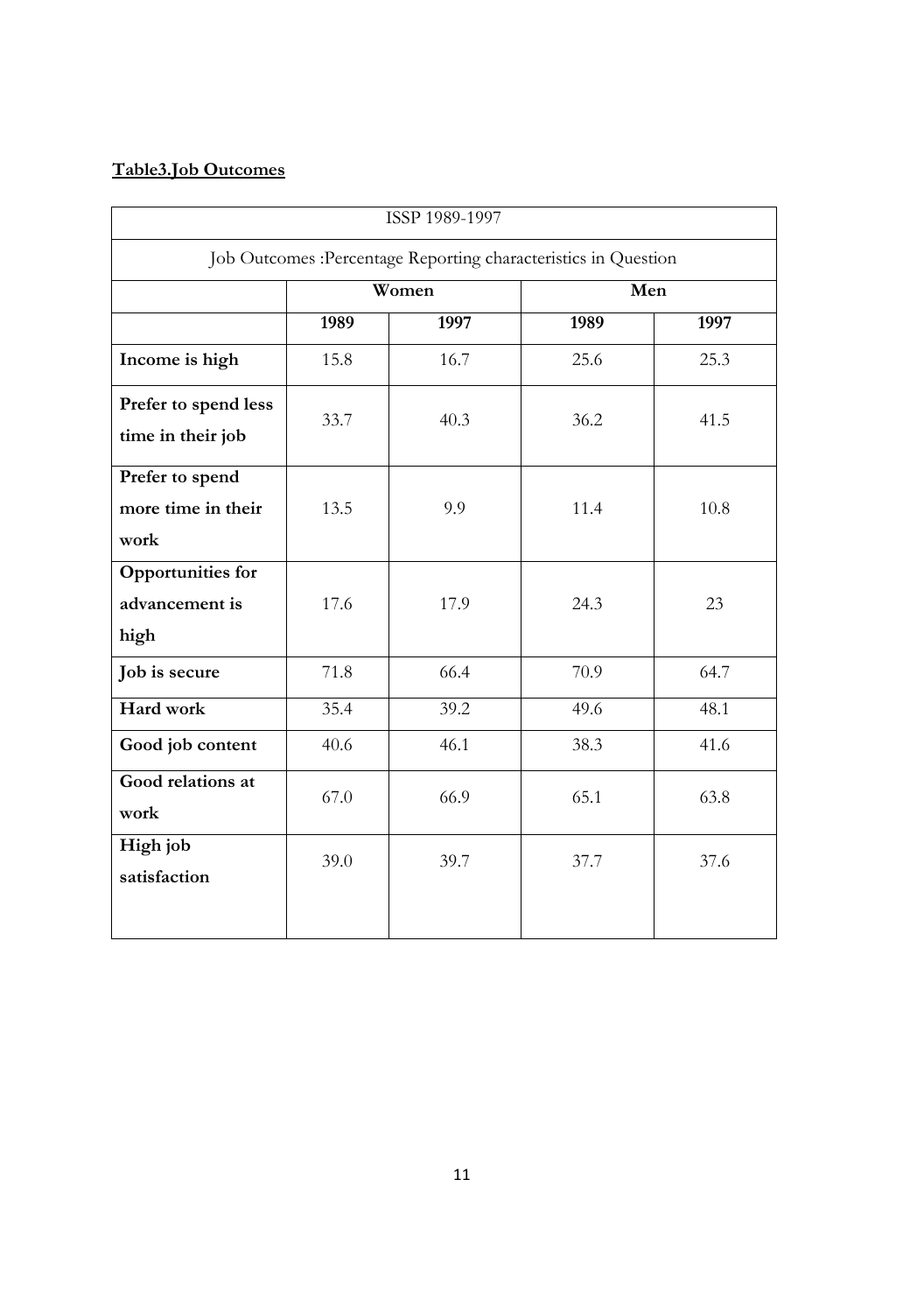#### **Table 3 BHPS 1992-1999**

| Job Outcomes: Average Satisfaction and Hours preferences |        |          |        |        |  |
|----------------------------------------------------------|--------|----------|--------|--------|--|
|                                                          | Women  |          | Men    |        |  |
|                                                          | 1992   | 1999     | 1992   | 1999   |  |
| Satisfaction                                             |        |          |        |        |  |
| with pay                                                 | 4.93   | 5.00     | 4.56   | 4.82   |  |
| Satisfaction                                             |        |          |        |        |  |
| with                                                     |        |          |        |        |  |
| security                                                 | 5.3    | 5.48     | 4.88   | 5.27   |  |
| Satisfaction                                             |        |          |        |        |  |
| with work                                                |        |          |        |        |  |
| itself                                                   | 5.78   | 5.44     | 5.54   | 5.31   |  |
| Satisfaction                                             |        |          |        |        |  |
| with hours                                               | 5.54   | 5.30     | 5.05   | 4.97   |  |
| Overall                                                  |        |          |        |        |  |
| Satisfaction                                             | 5.75   | 5.45     | 5.27   | 5.17   |  |
| Prefer to                                                |        |          |        |        |  |
| work fewer                                               |        |          |        |        |  |
| hours                                                    | 27.30% | 31.90%   | 32.50% | 38.40% |  |
| Prefer to                                                |        |          |        |        |  |
| work more                                                |        |          |        |        |  |
| hours                                                    | 10.90% | $7.00\%$ | 8.70%  | 6.50%  |  |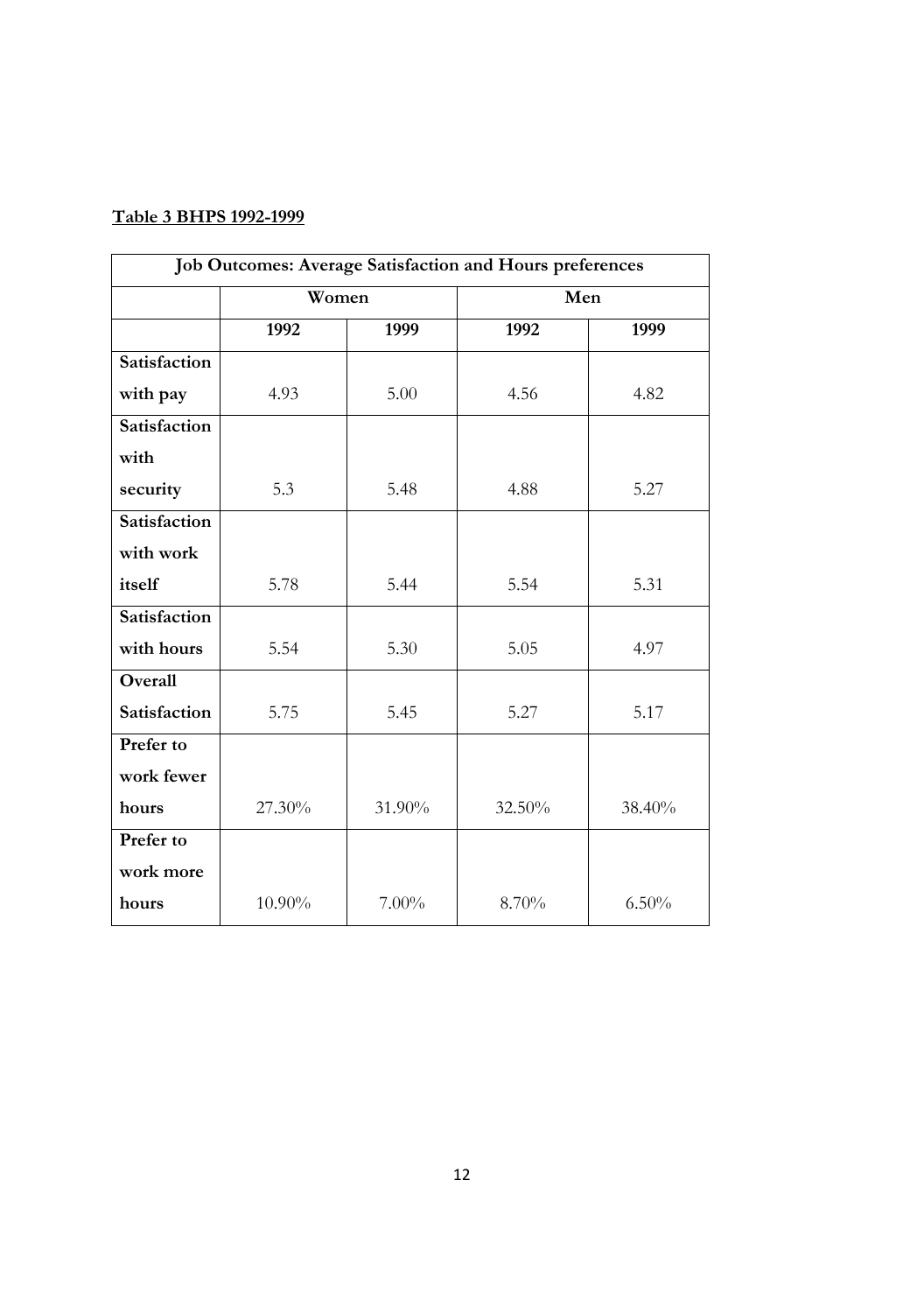|                          | Standard   | With income and hours |
|--------------------------|------------|-----------------------|
| 1997                     | $-0.032$   | $-0.069*$             |
|                          | (0.022)    | (0.027)               |
|                          | $-0.068**$ | $-0.149**$            |
| Male                     | (0.021)    | (0.029)               |
|                          | 0.028      | 0.016                 |
| 30 to 44                 | (0.028)    | (0.036)               |
|                          | $0,158**$  | $0.123**$             |
| 45 to 65                 | (0.030)    | (0.038)               |
|                          | $0.102**$  | $0.089**$             |
| Married                  | (0.024)    | (0.030)               |
|                          | $-0.002$   | $-0.007$              |
| Years of Education       | (0.003)    | (0.005)               |
|                          |            | $0.071**$             |
| Earnings(\$000)per month |            | (0.016)               |
|                          |            | $0.003*$              |
| Hour per week            |            | (0.001)               |
|                          | $-0.012$   | $-0.024$              |
| West Germany             | (0.038)    | (0.041)               |
|                          | $-0.097*$  | $-0.084$              |
| Great Britain            | (0.038)    | (0.040)               |
| <b>USA</b>               | $0.139**$  | $0.124**$             |
|                          | (0.035)    | (0.038)               |
|                          | $-0.452**$ |                       |
| Hungary                  | (0.038)    |                       |
|                          | $0.109**$  |                       |
| Netherlands              | (0.035)    |                       |
|                          | -0.086*    | $-0.119**$            |
| Italy                    | (0.039)    | (0.044)               |
| Observations             | 10041      | 6468                  |

## **Table 4. Overall Job Satisfaction Regressions . ISSP 1989-1997**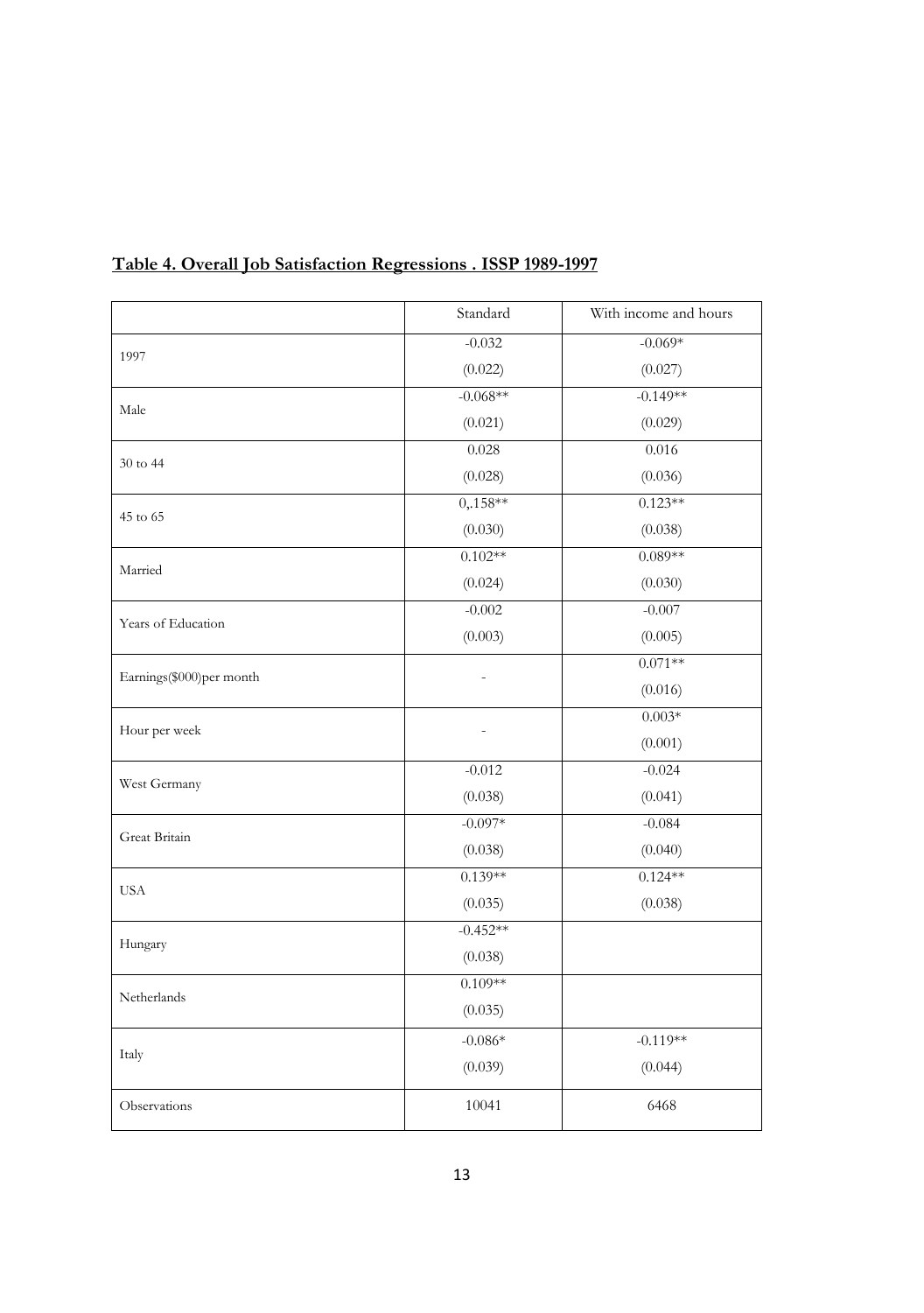| Log-Likelihood         | $-14301.93$ | $-9302.44$ |
|------------------------|-------------|------------|
| Log-likelihood at zero | -14467.97   | $-9366.07$ |

Note : Standard errors in parantheses.\* significant at 5%\*\*significant at 1%

### **Table 5 Estimated Changes over Time in Various Outcome Measures**.

#### **ISSP 1989-1997**

| Estimated coefficient on "1997" |            |                       |  |  |
|---------------------------------|------------|-----------------------|--|--|
|                                 | Standard   | With income and hours |  |  |
| Job                             | $-0.032$   | $-0.069*$             |  |  |
| satisfaction                    | (0.022)    | (0.027)               |  |  |
| Income is                       | $-0.042$   | $-0.088**$            |  |  |
| high                            | (0.022)    | (0.028)               |  |  |
| Hours                           | $-0.094**$ | $-0.094**$            |  |  |
| preferences                     | (0.022)    | (0.028)               |  |  |
| Opportunities                   |            |                       |  |  |
| for                             |            |                       |  |  |
| advancement                     | $-0.010$   | $-0.034$              |  |  |
| are high                        | (0.022)    | (0.028)               |  |  |
|                                 | $-0.213**$ | $-0.189**$            |  |  |
| Job is secure                   | (0.022)    | (0.028)               |  |  |
|                                 | $0.131**$  | $0.159**$             |  |  |
| Hard work                       | (0.024)    | (0.032)               |  |  |
| Good job                        | 0.007      | 0.005                 |  |  |
| content                         | (0.023)    | (0.029)               |  |  |
| Good                            |            |                       |  |  |
| relations at                    | 0.014      | 0.047                 |  |  |
| work                            | (0.026)    | (0.033)               |  |  |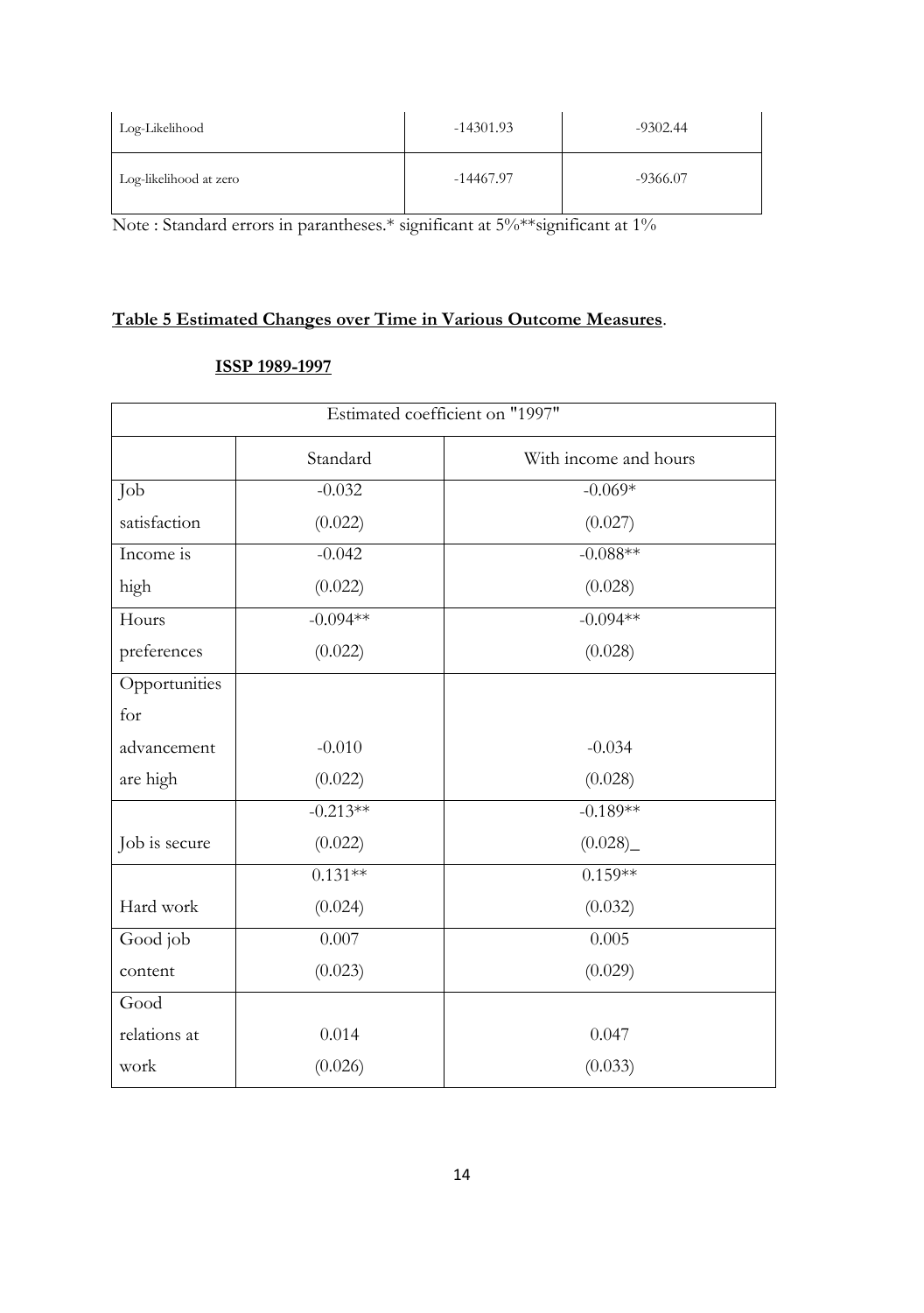| 1993        | $-0.079*(0.033)$   | $-0.164**$ (0.042) |
|-------------|--------------------|--------------------|
| 1994        | $-0.127**$ (0.033) | $-0.241**$ (0.054) |
| 1995        | $-0142**$ (0.033)  | $-0.256**$ (0.069) |
| 1996        | $-0.116**$ (0.032) | $-0.231**$ (0.085) |
| 1997        | $-0.067*(0.032)$   | $-0.195(0.103)$    |
| 1998        | $-0.171**$ (0.032) | $-0.278*(0.121)$   |
| 1999        | $-0.204**$ (0.031) | $-0.355*(0.139)$   |
| 2000        | $-0.206**$ (0.031) | $-0.333*(0.157)$   |
| 2001        | $-0.169**$ (0.031) | $-0.307(0.178)$    |
| 2002        | $-0.200***(0.032)$ | $-0.362(0.197)$    |
| Male        | $-0.208**$ (0.010) |                    |
| Age         | $-0.061**$ (0.003) | $-0.009(0.021)$    |
| Age-        |                    |                    |
| squared/100 | $0.079**$ (0.004)  | 0.014(0.010)       |
| High        |                    |                    |
| educaion    | $-0.208**$ (0.014) |                    |
| Medium      |                    |                    |
| education   | $-0.153**$ (0.013) |                    |
| Separated   | 0.005(0.031)       | $0.121*(0.047)$    |
| Divorced    | $-0.040*(0.017)$   | 0.028(0.039)       |
| Widowed     | 0.056(0.040)       | 0.099(0.103)       |
| Single      | $-0.116**$ (0.014) | $-0.094**$ (0.033) |

### Table 6 **Overall Job Satisfaction Regressions. BHPS 1992-2002**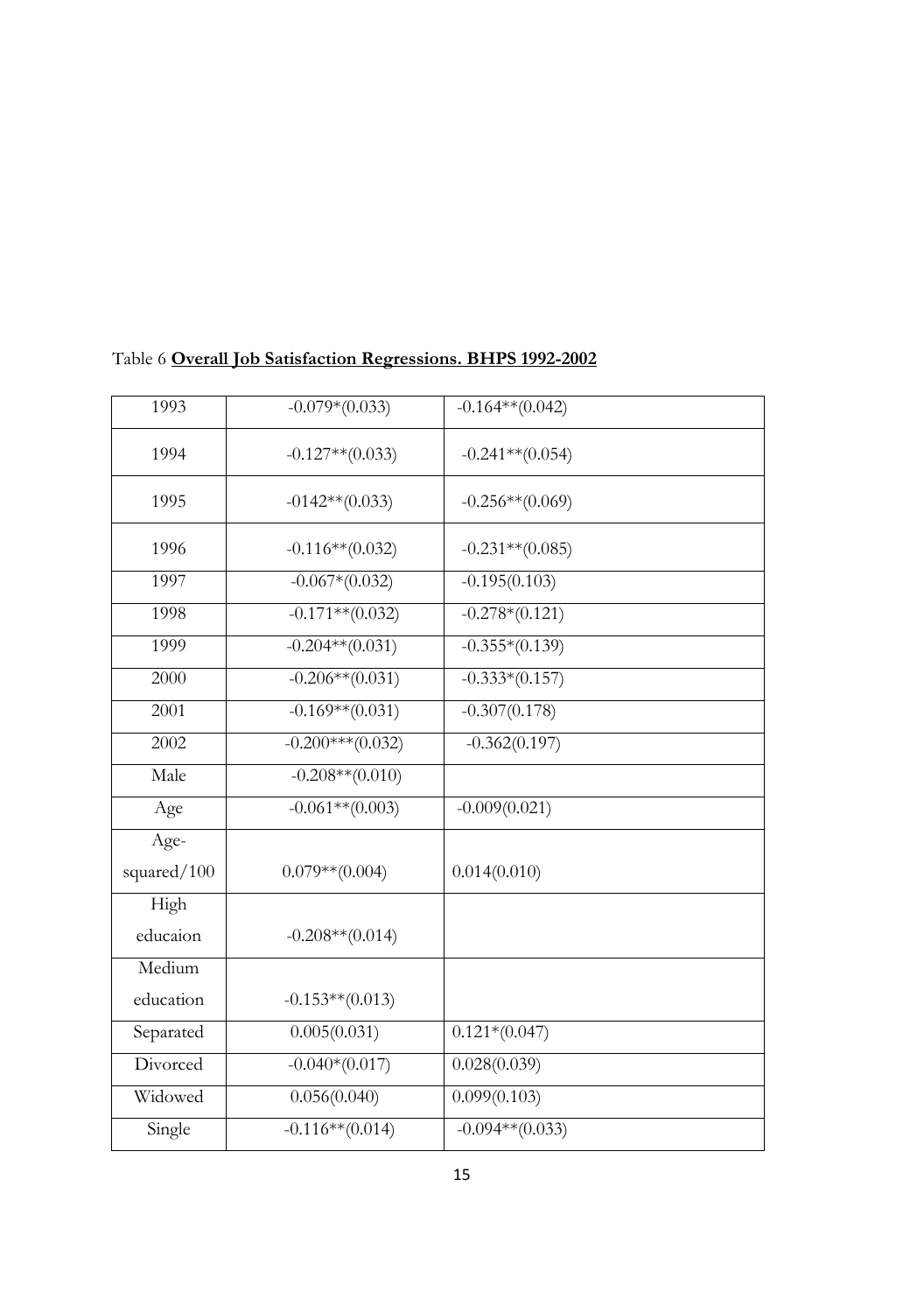| Central          |                    |                    |
|------------------|--------------------|--------------------|
| government       | $-0.098**$ (0.023) | 0.046(0.049)       |
| Local            |                    |                    |
| government       | $0.083**$ (0.015)  | $0.250**$ (0.035)  |
| NHS/Higher       |                    |                    |
| education        | $0.079**$ (0.019)  | $0.261**$ (0.043)  |
| Nationalised     |                    |                    |
| industry         | $-0.264**$ (0.049) | $-0.076*(0.070)$   |
| Non-profit       | $0.128**$ (0.027)  | $0.272**$ (0.047)  |
| Army             | $-0.010(0.066)$    | $-0.185(0.130)$    |
| Other            | $0.252**$ (0.051)  | $0.199**$ (0.067)  |
| Firm size $<$ 25 | $0.174**$ (0.012)  | $0.046*(0.020)$    |
| Firm size 25-    |                    |                    |
| 199              | $0.042**$ (0.011)  | $-0.004**$ (0.018) |
| Temporary        |                    |                    |
| job              | $-0.151**$ (0.018) | $-0.106**$ (0.026) |
| Region           |                    |                    |
| dummies          | <b>YES</b>         | <b>YES</b>         |
| Number of        |                    |                    |
| children         |                    |                    |
| dummies          | <b>YES</b>         | <b>YES</b>         |
| Occupation       |                    |                    |
| dummies          | <b>YES</b>         | <b>YES</b>         |
| Constant         |                    | $5867**$ (0.634)   |
| Observations     | 56639              | 57277              |

Standard errors in parentheses \* significant at 5%\*\*significant at 1%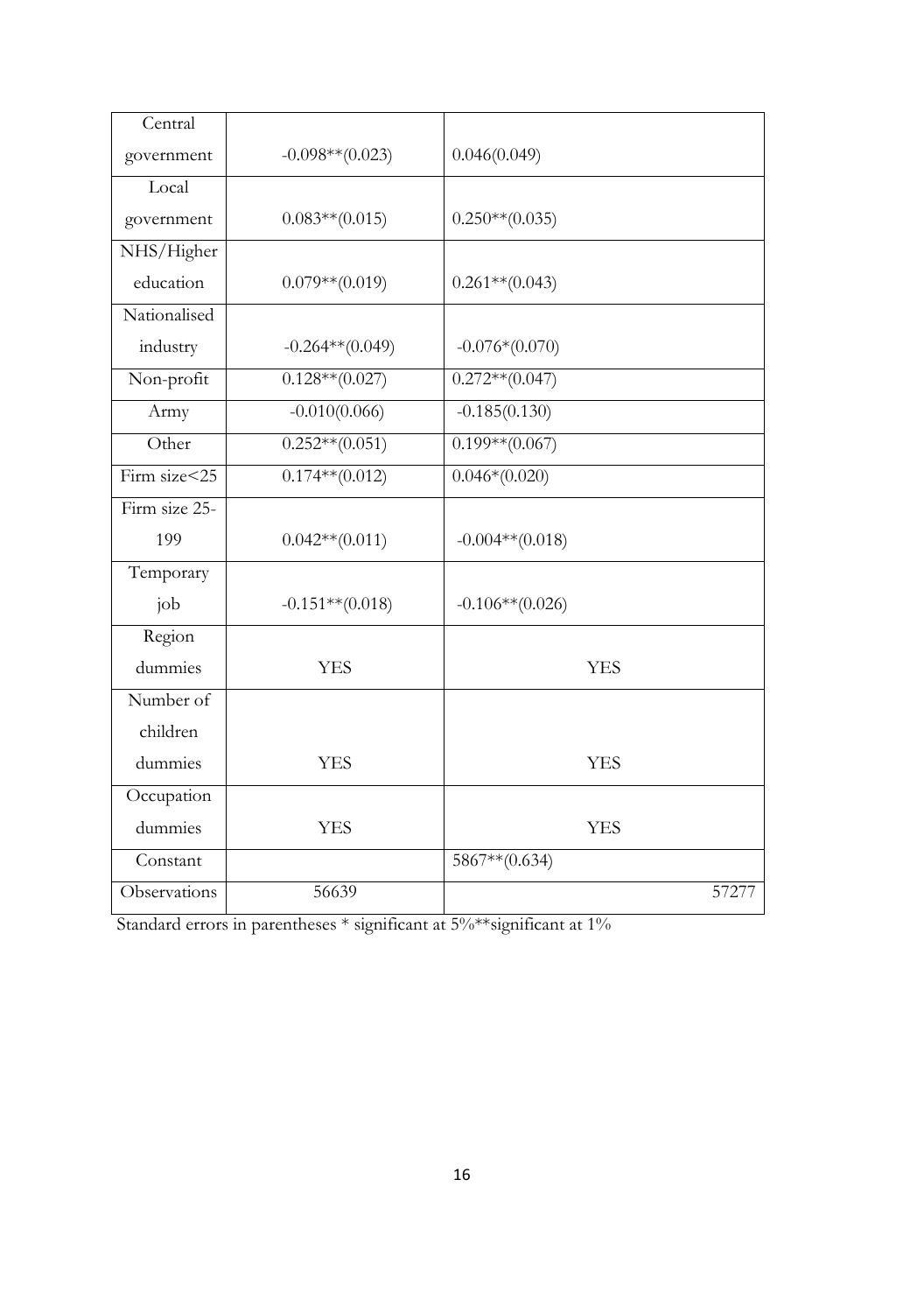# **Appendix 3** Table 2-How Associates Would Choose to Use a Hypothetical 5percent wage

increase\*

|                                                                                                                                 |       | Associates                             |                |                |
|---------------------------------------------------------------------------------------------------------------------------------|-------|----------------------------------------|----------------|----------------|
|                                                                                                                                 |       | Married whose spouse<br>work full time |                |                |
| Choices                                                                                                                         | All   | With children                          | No Children    | With Children  |
| 1.Reduce billable and<br>nonbillable work hours by 5-<br>Percent with no change in<br>annual salary                             |       |                                        |                |                |
| percentage                                                                                                                      | 65.41 | 60.47                                  | 78.57          | 76.19          |
| Number of associates                                                                                                            | 87    | 26                                     | 33             | 16             |
| 2. Continue working the same<br>number of hours with a 5-<br>percent increase in annual<br>salary                               |       |                                        |                |                |
| percentage                                                                                                                      | 25.56 | 25.56                                  | 9.52           | 23.81          |
| Number of associates                                                                                                            | 34    | 13                                     | $\overline{4}$ | $\overline{5}$ |
| 3. Increase billable and<br>nonbillable work hours by 5-<br>percent increase with a 10-<br>percent increase in annual<br>salary |       |                                        |                |                |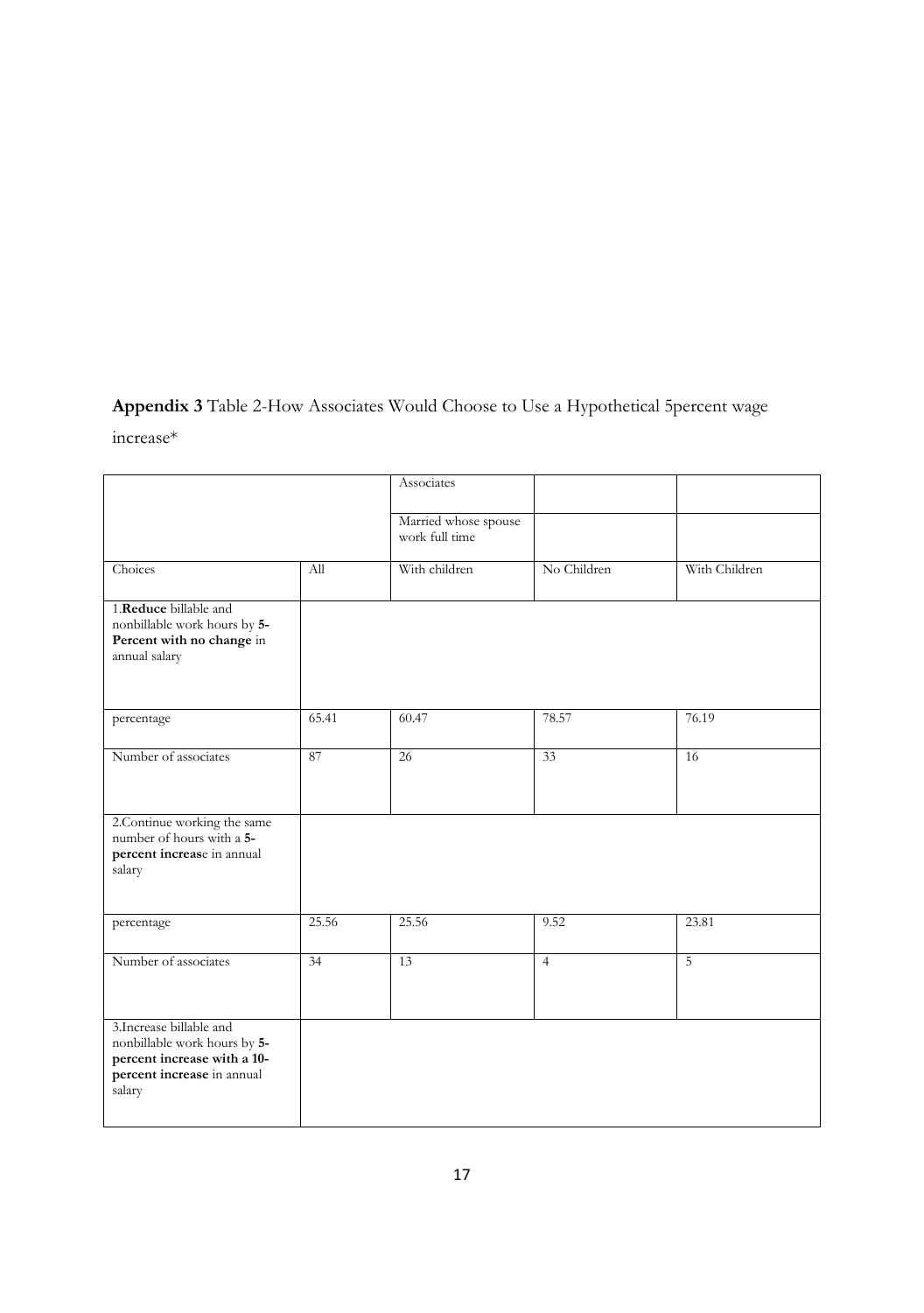| percentage<br>$\tilde{}$ | 9.02 | 9.02 | 11.90 | 0.00 |
|--------------------------|------|------|-------|------|
|                          |      |      |       |      |
|                          |      |      |       |      |

| Panel A:                |                                        |
|-------------------------|----------------------------------------|
| <b>Drafarances</b> when | Original hour preferences <sup>a</sup> |
|                         |                                        |

| Number of associates   | 12  |         |    |                           |
|------------------------|-----|---------|----|---------------------------|
|                        |     |         |    |                           |
|                        |     |         |    |                           |
|                        |     |         |    |                           |
| Number of Observations | 133 | ຸ<br>43 | 42 | $^{\prime}$<br>$\angle$ 1 |
|                        |     |         |    |                           |
|                        |     |         |    |                           |

 $\overline{\phantom{a}}$ 

These results ae response to following question:"This question asks you to consider *hypothetical* five percent change in your work hours over the coming year. You can use the table of the following page to get a sense of what a 5% change in work hours may mean for you. Please indicate which of the following alternatives you would be most likely to choose " "The table on the following page refers to a chart that presented following calculation. If an associate's average billable and non-billable work hours total 160 hours per month, then 5-percent change in billable and nonbillable hours would be equivalent to an increase of one eight-hour day per month on 12 eight hour days over 12 months. Similar calculations were presented for associates working 200,240 and 280 hours per month.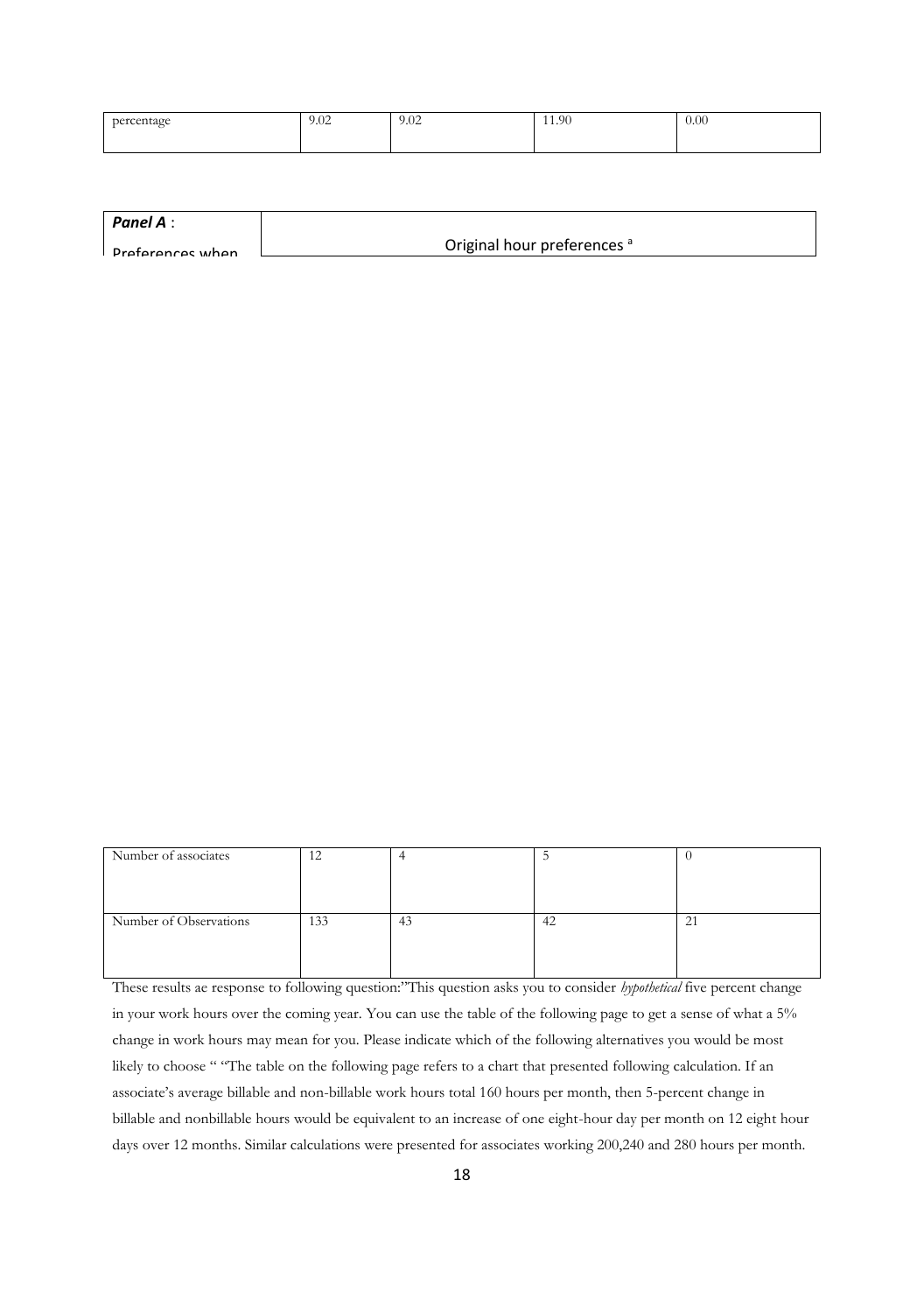|                    | Reduce hours 5 | Keep current hours | Increase hours 5 percent |
|--------------------|----------------|--------------------|--------------------------|
|                    | (1)<br>percent | (2)                | (3)                      |
| Reduce hours 5     |                |                    |                          |
| percent            | 51.35          | 0                  | 0                        |
|                    |                |                    |                          |
| Keep current hours | 35.14          | 35.71              | 0                        |
| Increase hours 5   |                |                    |                          |
| percent            | 13.51          | 64.29              | 100.00                   |
| Column total       | 100.00         | 100.00             | 100.00                   |
| Number of          |                |                    |                          |
| Observations       | 37             | 14                 | 6                        |
| Panel B:           |                |                    |                          |
| Preferences when   |                |                    |                          |
| others reduce      | Reduce hours 5 | Keep current hours | Increase hours 5 percent |
| hours <sup>c</sup> | percent (1)    | (2)                | (3)                      |
| Reduce hours 5     |                |                    |                          |
| percent            | 100.00         | 15                 | 0.00                     |
| Keep current hours | $\Omega$       | 85                 | 16.67                    |
| Increase hours 5   |                |                    |                          |
| percent            | 0              | $\mathbf 0$        | 83.33                    |
| Column total       | 100.00         | 100.00             | 100.000                  |
| Number of          |                |                    |                          |
| Observations       | 50             | 20                 | 6                        |

Table 7 –Changes in Hours Preferences of Associates as the Distribution of Hours in the Firm

Shifts

<sup>a</sup>This is how associates would choose to respond to a 5-percent wage increase

<sup>b</sup>This is how associates would choose to respond to a 5-percent wage increase if the majority of other associates in the firm increased hours by 5 –percent

c This is how associates would choose to respond to a 5-percent wage increase if the majority of other associates reduced hours by 5 percent.

**References**